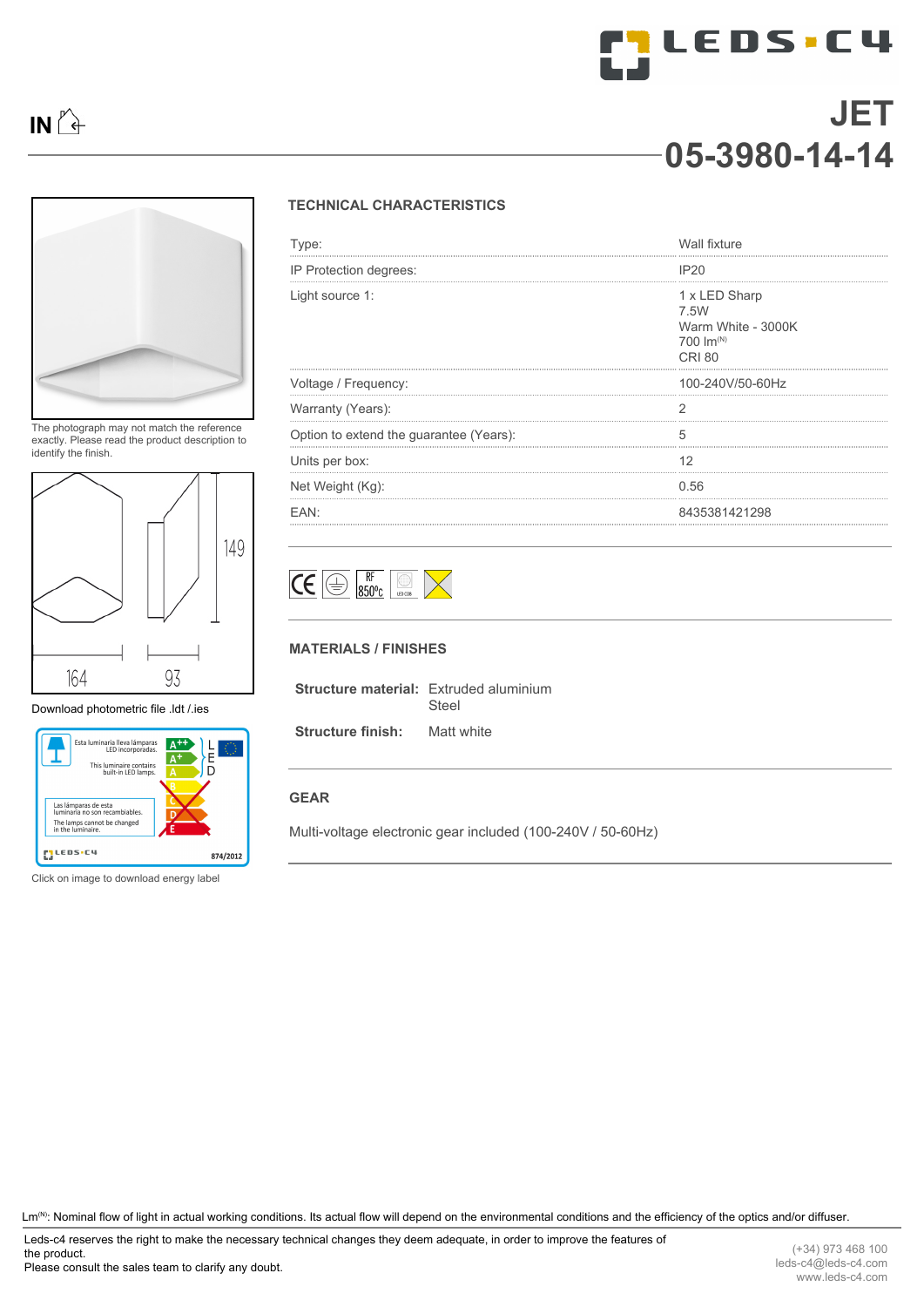| Luminaire<br>05-3980-14-14<br>Code<br>7.5W wall light<br>Name<br><b>IESNA-1995</b><br>Line |                                           | Measurem.<br>05-3980-14-14<br>Code<br>7.5W wall light<br>Name<br>27-10-2014<br>Date |                                                                                 |                        | Lamp<br>Code<br>Number<br>Position | LQL<br>1                                    |  |
|--------------------------------------------------------------------------------------------|-------------------------------------------|-------------------------------------------------------------------------------------|---------------------------------------------------------------------------------|------------------------|------------------------------------|---------------------------------------------|--|
| 8.55%<br>Efficiency                                                                        |                                           | Coordinate system                                                                   | CG                                                                              |                        | <b>Total Flux</b>                  | 493.70 lm                                   |  |
| 12.10 cd<br>Maximum value                                                                  |                                           | Position                                                                            | $C=0.00 G=2.00$                                                                 |                        |                                    | Rotosymmetrical                             |  |
| Rectangular Luminaire<br>Rectangular Luminous Area                                         | Length<br>Length                          | 1 <sub>mm</sub><br>$1 \text{ mm}$                                                   | Width<br>$1 \text{ mm}$<br>Width<br>$1 \text{ mm}$                              |                        | Height<br>Height                   | 1 <sub>mm</sub><br>0 <sub>mm</sub>          |  |
| Horizontal Luminous Area<br>Emitting area on Plane 0°<br>Emitting area on Plane 90°        | 0.000001 m2<br>0.000000 m2<br>0.000000 m2 |                                                                                     | Emitting area on Plane 180°<br>Emitting area on Plane 270°<br>Glare area at 76° |                        |                                    | $0.000000$ m2<br>0.000000 m2<br>0.000000 m2 |  |
| <b>Symmetry Type</b><br><b>Measurement Distance</b>                                        | Rotosymmetrical<br>0.00                   |                                                                                     | Maximum Gamma Angle<br><b>Measurement Flux</b>                                  |                        | 90<br>493.70 lm                    |                                             |  |
| Operator<br>Temperature<br>Humidity<br><b>Notes</b>                                        | 25.00 °C<br>60.00 %                       |                                                                                     | Source voltage<br>Source current<br>Photocell                                   |                        |                                    |                                             |  |
|                                                                                            |                                           | <b>Luminaire Lamps</b>                                                              |                                                                                 |                        |                                    |                                             |  |
| Line<br><b>IESNA-1995</b>                                                                  | Code<br>LQL                               | Name                                                                                | 7.5W wall light - 10.30 W                                                       |                        | Flux [lm]<br>493.70                | Pow. [W]<br>Q.ty<br>10.30                   |  |
| C.I.E.<br>41 72 92 100<br>-9<br>F UTE<br>0.09 <sub>G</sub>                                 |                                           |                                                                                     | <b>D DIN 5040</b><br><b>B NBN</b>                                               | A30<br>BZ <sub>5</sub> |                                    |                                             |  |

**ILEDS.C4** 

1mm x 1mm

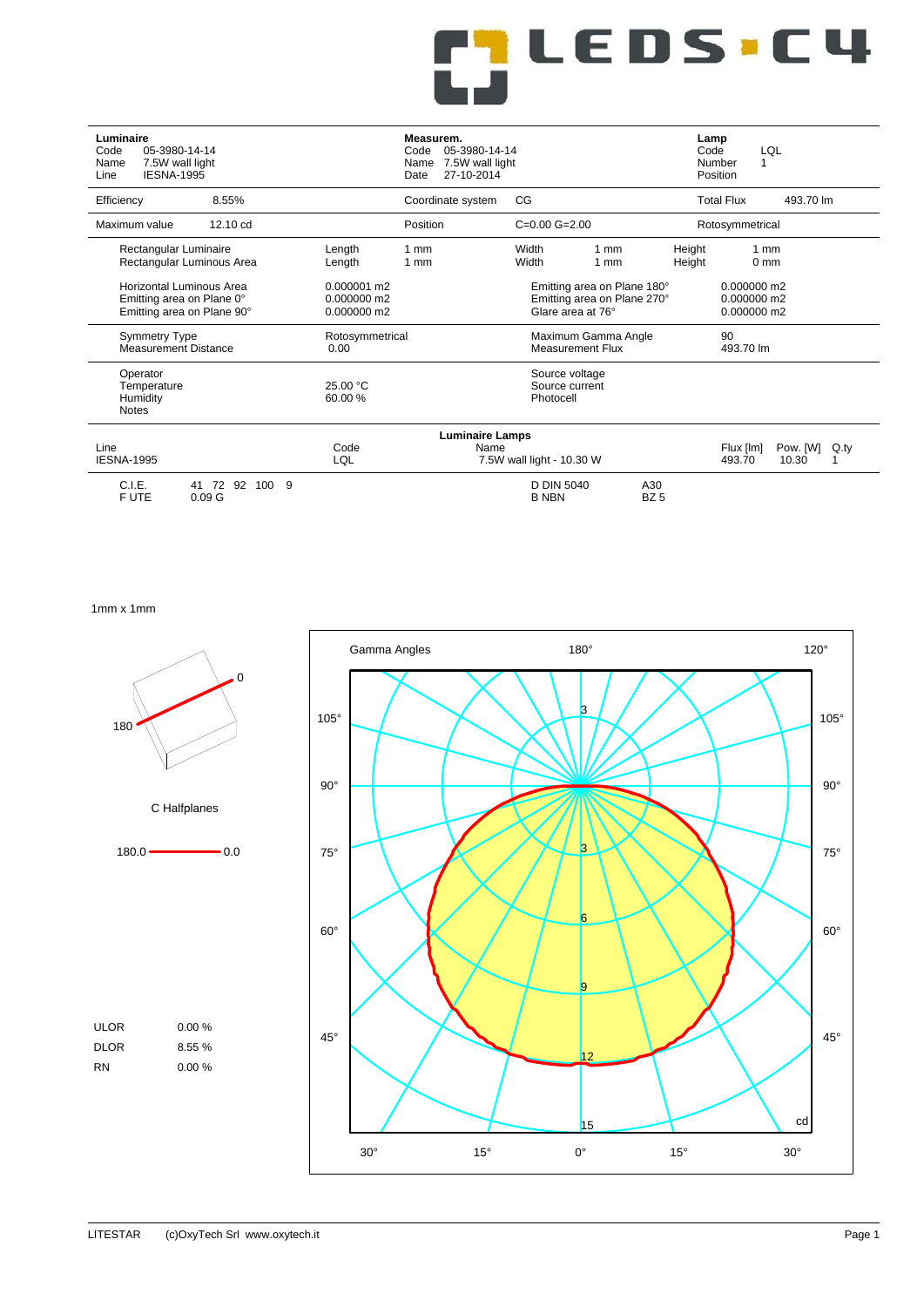